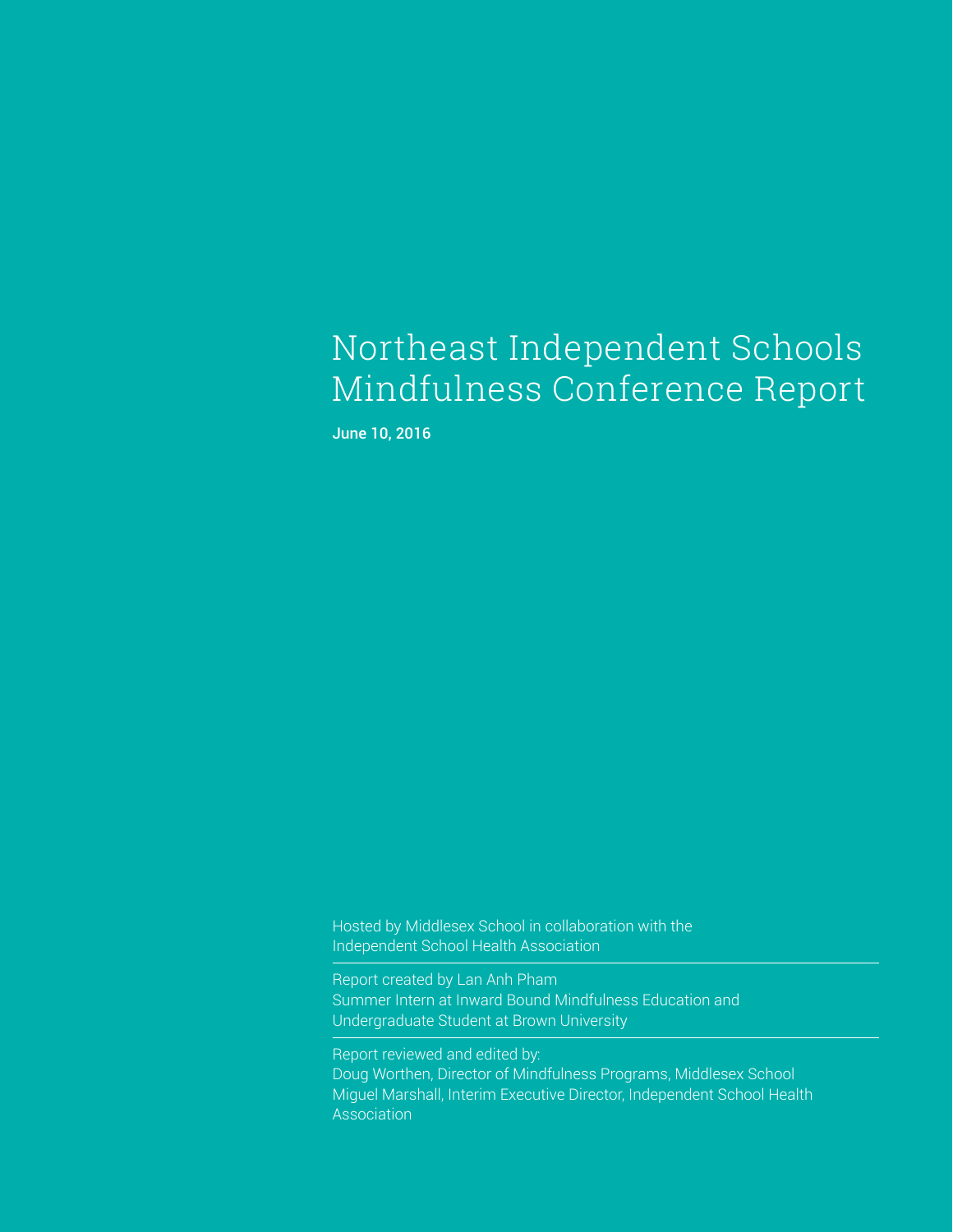

### INDEPENDENT  $SCHOOL HEALTH$ ASSOCIATION

## About the Conference

The Northeast Independent School Mindfulness Conference was hosted, June 10, 2016, by Middlesex School in collaboration with the Independent School Health Association. The conference attracted over 80 faculty, school health professionals, and administrators from across the network of independent schools. All attendees were interested in:

- **•** *supporting* the integration of mindfulness into their schools (grades 9 through 12);
- **•** *advancing* their mindfulness programs;
- **•** *learning* new approaches to mindfulness in schools;
- **•** *staying up-to-date* on mindfulness practice and implementation in school settings;
- **•** *continuing* a dialogue around effective mindfulness practice; and
- **•** *promoting* health and well-being in schools.

Additionally, attendees had the opportunity to learn from representatives of several independent schools on their remarkable efforts to integrate mindfulness into their schools' cultures. Presenters illuminated a variety of vantage points through sharing their strategies and their schools' efforts toward integrating mindfulness throughout their communities.

Inquiries regarding this report may be sent to: Doug Worthen - dworthen@mxschool.edu or Miguel Marshall - mmarshall@independentschoolhealth.org

## Acknowledgements

Thank you to **Middlesex School** and to **Kathy Giles** for hosting and supporting the conference.

Thank you to all presenters who shared their time, insights, enthusiasm, and expertise at no cost.

Thank you to **Pam Bishop** for her outstanding assistance and support throughout the preparation, development, organization, and production of the conference.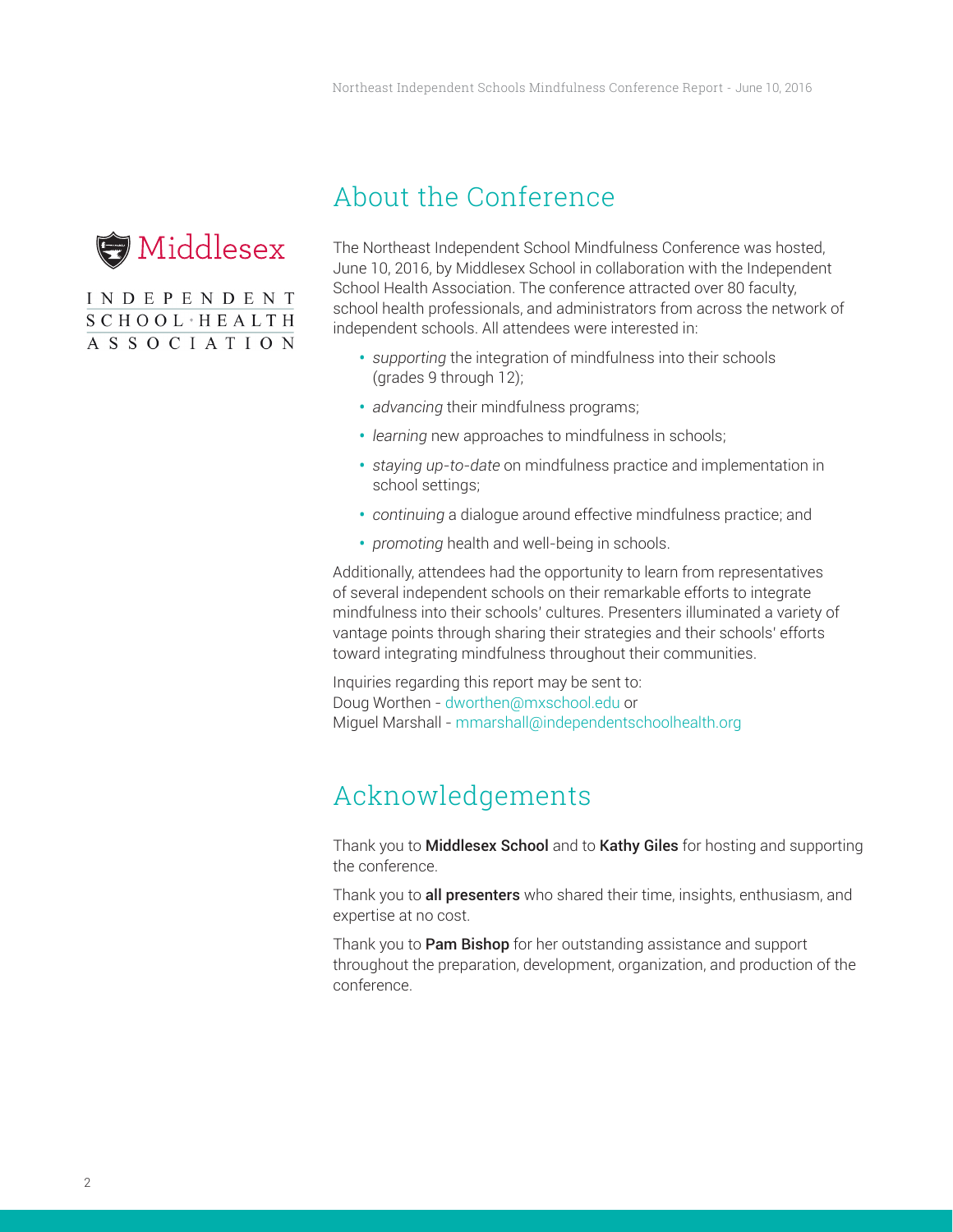# Contents

| Welcome and introductions<br>by Kathy Giles, Doug Worthen, |  |  |
|------------------------------------------------------------|--|--|
| On the importance of personal practice                     |  |  |
| Carol Cahalane of                                          |  |  |
| Carolyn Wagner                                             |  |  |
| Jonathan Crowley                                           |  |  |
| Michele Grethel of                                         |  |  |
| Alan Brown                                                 |  |  |
| Clare Mottola                                              |  |  |
| Dan Scheibe                                                |  |  |
| Doug Worthen                                               |  |  |
|                                                            |  |  |
|                                                            |  |  |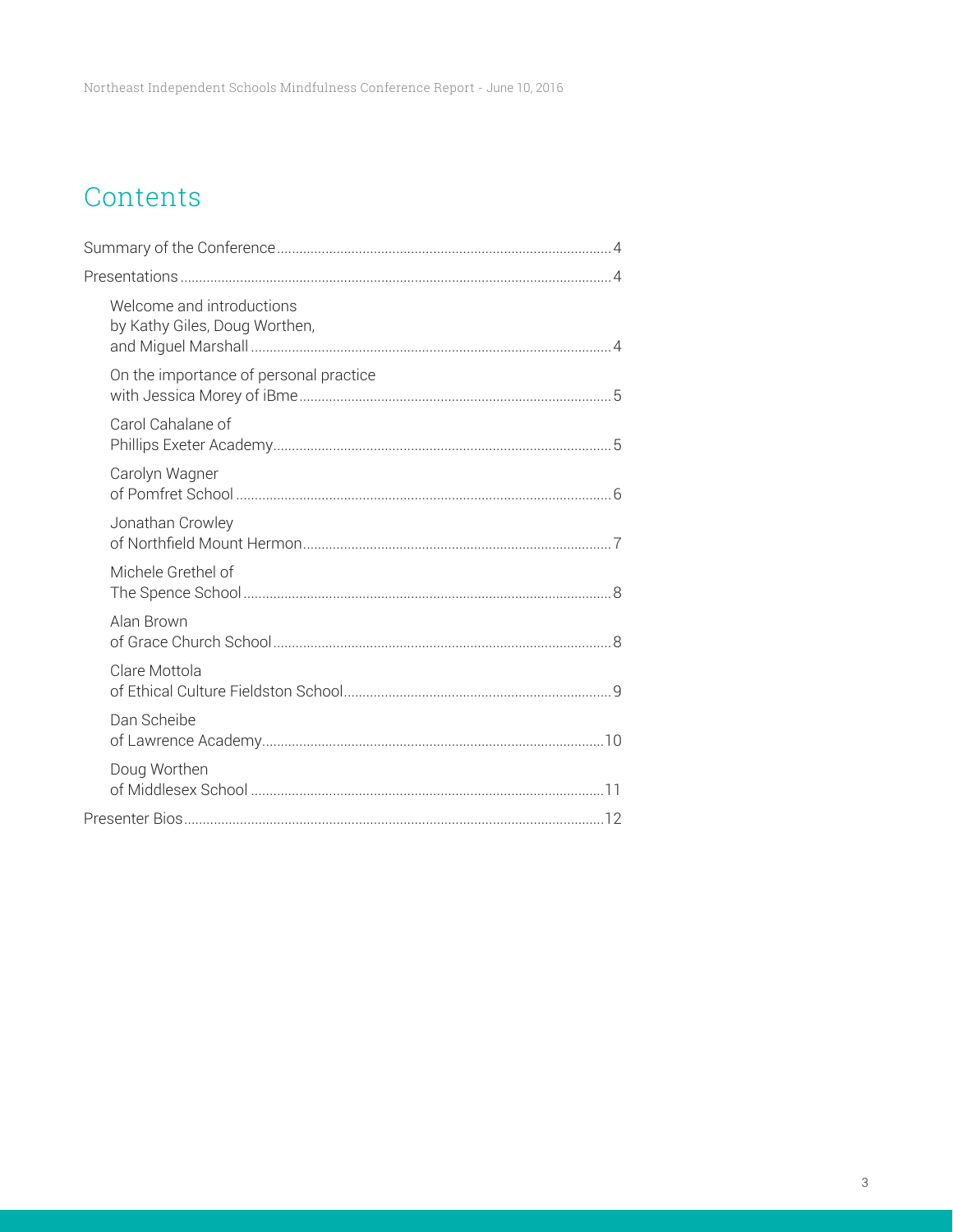### <span id="page-3-0"></span>Summary of the Conference

The morning session included succinct presentations from members of several schools, including a welcome by Doug Worthen and an introduction to mindfulness by Jessica Morey. In the afternoon, breakout sessions allowed for attendees to have more detailed dialogue with presenters and address the variety of benefits and challenges encountered when integrating mindfulness into school communities. Afternoon breakout sessions also provided an opportunity to dive into topics of interest related to mindfulness in independent schools.

#### **Presentations**

### Welcome and introductions by Kathy Giles, Doug Worthen, and Miguel Marshall

Kathy Giles, Doug Worthen, and Miguel Marshall made a warm introduction about the conference. Kathy Giles, Head of Middlesex School, welcomed everyone with the purpose of the conference and shared initiatives that Middlesex has taken to better enhance the health and well-being of those who attend and live at the school. Mrs. Giles talked more about the Mindfulness Program, which is one of the school's health initiatives. She explained how the program supports the school community in cultivating a sense of wellbeing, balance, focus, and emotion regulation, and that the school values these evidence-based practices that are especially important for healthy brain development in teens.

After Mrs. Giles's introduction, Doug Worthen honored the generosity of the many presenters, all who have freely offered their time to travel to Middlesex and present, which was why the conference was so financially accessible. Then, Will Zimmerman, a Middlesex School student, guided attendees and presenters in a 5-minute meditation session as a way of anchoring the focus of attendees and initiating a sense of peace to the day. Shortly thereafter, Miguel Marshall introduced the presenters participating in the morning session of the conference.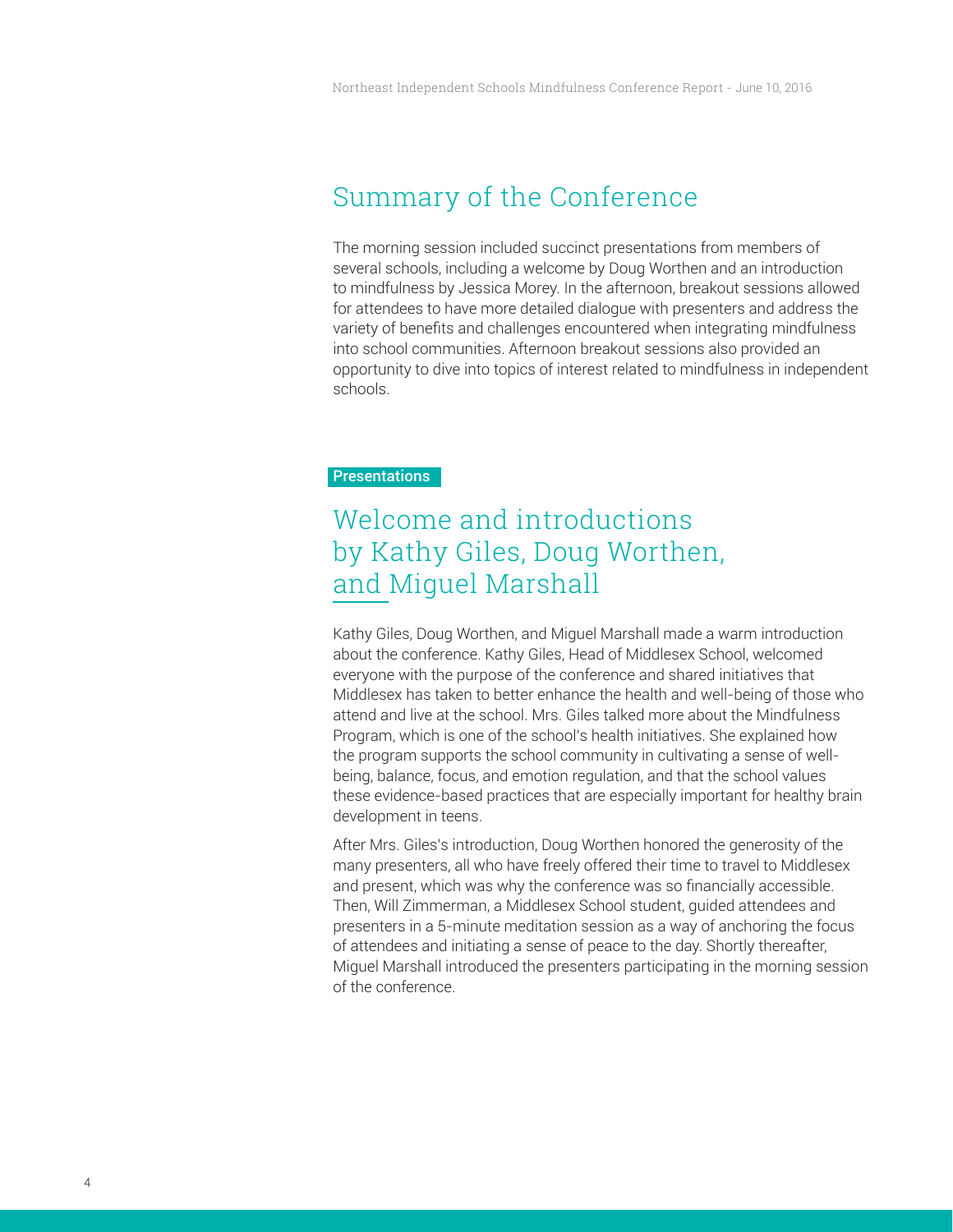## <span id="page-4-0"></span>On the importance of personal practice with Jessica Morey of iBme

Jesscia Morey, the Executive Director of Inward Bound Mindfulness Education (iBme), presented about the importance of personal practice in teaching mindfulness and on the value of retreat practice. Mrs. Morey then made the audience reflect on questions:

- **•** Why are you here?
- **•** Who were you as a teen?
- **•** Who were your mentors?
- **•** What were the qualities of your mentors?

These questions brought about rich discussions on the intentions of those in the room and what it means to be a mentor for youth. The group mentioned presence, connection, attention, curiosity, kindness, and compassion as qualities of great mentors. Ms Morey highlighted that these are all qualities cultivated by mindfulness. She also emphasized that retreat practice is a great platform to step out of the complexity of our life, to listen deeply to our body, mind and heart. Retreat practice is key if you plan to be a mindfulness teacher. Most teacher trainings require several retreats as a prerequisite. Ms. Morey also mentioned there are several mindfulness teacher trainings available, including the iBme Teacher Training starting June 2017.

## Carol Cahalane of Phillips Exeter Academy

Carol Cahalane, Chair of the Deparment of Health Education at Phillips Exeter Academy, gave a presentation on building resiliency, maximizing potential, and on finding our peace. Ms. Cahalane introduced the Mind/Body Program (M/B program) that was recently implemented at Exeter. The focus of the program is to help students and faculty find peace within themselves. Exeter's program also aims to challenge its cultural norms, which include programing students to achieve at young age.

According to Ms. Cahalane, Exeter's culture is to embrace excellence; yet, often the common sentiment shared among students is, *"I'm just not enough".*

Exeter's Mind/Body program is intended to cultivate mindfulness in students and faculty, as well as reduce the stress levels present on campus. Ms. Cahalane shared, however, that the M/B program was not the first program aimed at enhancing student well-being. Indeed, she shared, there were several We identify more as human doers rather than human beings.

-Carol Cahalane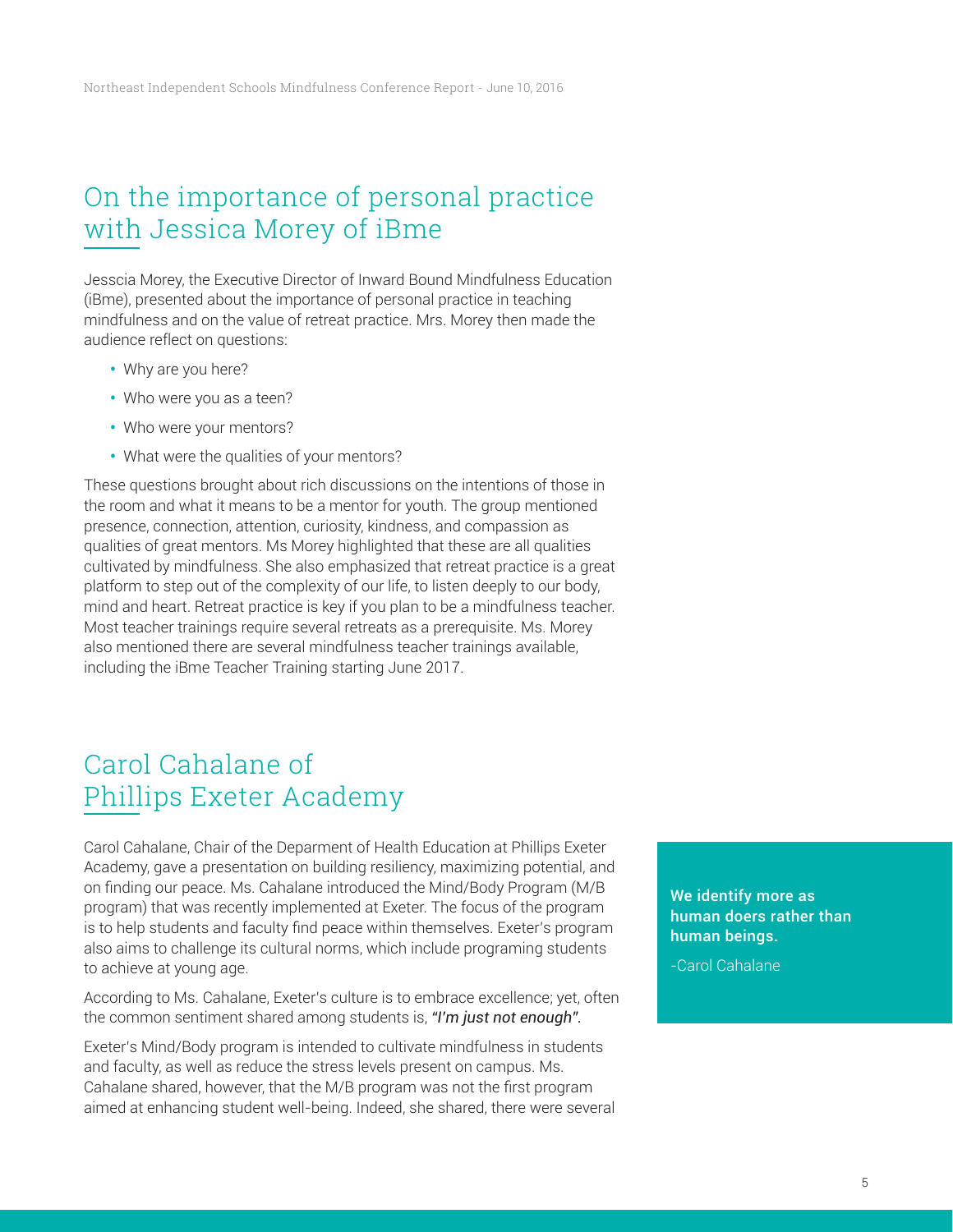<span id="page-5-0"></span>initiatives that helped enhance student and faculty well-being. There are year-long health education classes that include stress management, religious services hosted weekly, and lunch-time yoga classes for employees. In 2005, the M/B Program was implemented. It offered an on-campus 2-day training conducted by the Benson-Henry Institute for Mind Body Medicine. Practices were integrated into Junior Studies courses, which then evolved into an interdisciplinary humanities course for 9th graders. Since the implementation of the M/B Program, the health education curricula were modified to include more time and emphasis on the Mind/Body Program and Positive Psychology.

At Exeter, adults continue to explore ways to bring research and practice into their work with students. In addition, there were activities such as customized relaxation recordings on intranet, library purchases, speakers addressing related topics, and staff attending conferences. Since its introduction in 2005, the Mind/Body Program has received positive feedback from students and faculty. Ms. Cahalane shared that the school plans to strategically expand the program and bring this information about its challenges and successes to a wider audience. Above all, however, Ms. Cahalne was proud to report that with Exeter's efforts and support, more students are saying, *"I am enough".*

### Carolyn Wagner of Pomfret School

Three years ago, Carolyn Wagner, School Counselor introduced a meditation group loosely based on her study of Mindfulness-Based Stress Reduction (MBSR) at UMass. This group was open to both students and adults in the community. It was part of the educational component of Pomfret School's counseling program the goals of which are to foster personal responsibility, healthy habits/relationships and lifelong engagement.

This past year, Ms. Wagner also developed a course on mindfulness that meets during the academic day. Initially, she faced a challenge in terms of finding an academic department that would support the implementation of such a course. Mindfulness is part of the school's overall mission so, philosophically, Pomfret School was ready to support this initiative. Eventually, she was able to secure a home within the religion department. Developing this course and allowing each programmatic step to frame the next, has been an exercise in mindfulness. Based on her experience, Ms. Wagner suggested a bottom-up approach wherein teachers work directly with students first before attempting programmatic or curricular change.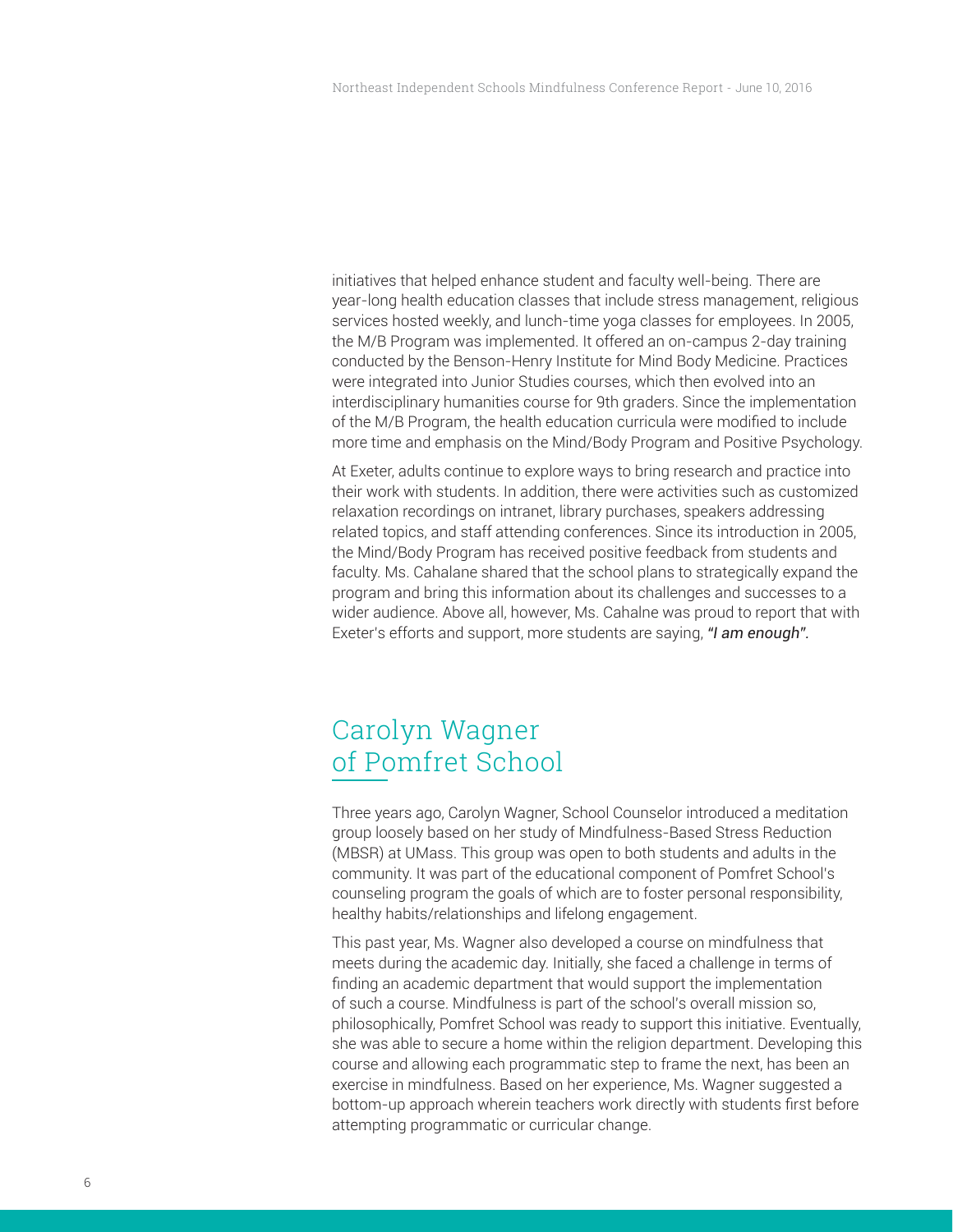## <span id="page-6-0"></span>Jonathan Crowley of Northfield Mount Hermon

Jonathan Crowley is the Associate Director at the Advancement Office at Northfield Mount Hermon School (NMH) and a vipassana teacher. Mr. Crowley began his presentation with the mission of NMH:

#### *Education for the head, heart, and hand. Northfield Mount Hermon engages the intellect, compassion, and talents of our students, empowering them to act with humanity and purpose.*

NMH's vision is to cultivate this mission through mindfulness practices across curricula and departments with various entry points for students, faculty and staff. For many years, NMH has hosted a Sunday night meditation class with mindful stretching for juniors and seniors, led by a faculty member trained in MBSR. In 2013, NMH hosted a 7-month training for faculty and staff bookmarked by two 2-day retreats. Twenty-two faculty and staff from eighteen departments attended, led by Florence Meyer, Director and Senior Trainer at the Center for Mindfulness at UMass Medical School in Worcester, and former parent. One of the faculty attendees subsequently trained in dot.B and offered four elective 9-week trainings to 45 students. The following year, NMH's mindfulness team was not able to secure funding and lost momentum. More recently, NMH's Health and Wellness Strategic Taskforce included mindfulness in its recommendations to the head of school and have established mindfulness in its mandatory freshman health class. Mindfulness is taught in the Humanities classes, to student peer health educators, and there is a zen garden and labyrinth on campus.

NMH's library hosts a [mindfulness libguide,](http://libguides.nmhschool.org/mindfulness) a set of curated multimedia web pages for in-depth classroom research. The libguide is linked to an extensive library catalogue on mindfulness and includes streaming videos, twitter feeds, poetry and mindfulness trainings. Our goal is to secure continued funding for faculty that will develop their personal practice and confidence to implement mindfulness in the classroom.

Education for the head, heart, and hand. Northfield Mount Hermon engages the intellect, compassion, and talents of our students, empowering them to act with humanity and purpose.

-Jonathan Crowley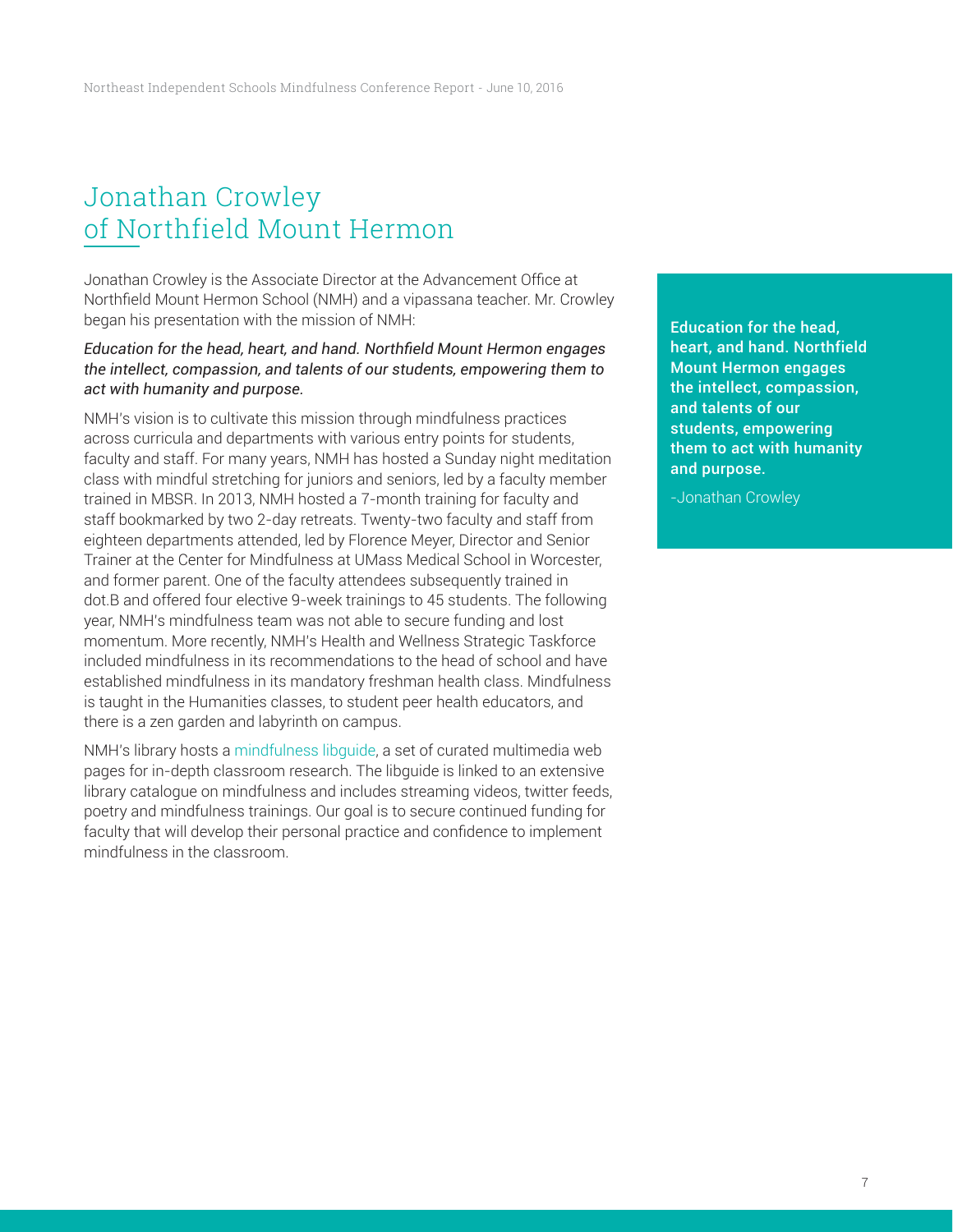## <span id="page-7-0"></span>Michele Grethel of The Spence School

Michele Grethel, Director of Psychological Services at The Spence School, presented the Mindfulness program for girls at Spence. The school has taken initiative to build the program within their Upper School by deepening students mindfulness skills from K - 8. The Spence's Mindfulness programing includes learning experiences in health 9, junior seminar, peer leadership, service and learning, retreats off campus, and a meditation club, as well as Afterschool programming. Located in New York City, students at Spence are taught a foundations mindfulness and mediation course.

In addition, they use the urban environment to enhance their skills, such as Anytime Anywhere; Out and About; and Mindful Commuting. Junior year students immerse in Mindfulness practice to support students' academic pressures. There are a variety of mindfulness activities that students can employ every day, Dr. Grethel shared. Those include mindful eating, walking, sitting, running, listening, and social media. Dr. Grethel enjoys using fun props for activities, and is known to juggle and engage students in objectfocus meditation with stress balls and fun squeeze toys. The program is continuously evolving to meet the needs of students. Spence's program also encourages parents to participate in mindfulness retreats to cultivate their mindful parenting.

### Alan Brown of Grace Church School

Alan Brown, Class Dean at Grace Church School, started his presentation with the five-finger tracing breath. The 5-minute sit not only centered everyone but also energized them for a wave of new information and ideas. Brown introduced initiatives to enhance the attention for the students. There is mindful movement fitness class for the start for the day. In addition, academic skills are incorporated in classes with anxiety testing and how attention works. Brown also mentioned collaboration with the parent association in order to create an open door for the program.

According to Brown, there is a demand for more mindfulness events at GCS, which plays a crucial role in trust building among different beneficiaries. He also looked at Science, Philosophy, and Religion Departments and took what was relevant to the work. Brown also mentioned the tremendous opportunities for partnership in New York City. There is potential research partnership with New York University on mindfulness meditation. There are also mindfulness meditation groups around Grace Church School as well as Mindful School for curriculum creation.

Just throw the balls and see where they stick. If you throw enough balls, things will stick and make connections. And that's how people connect. So I encourage you to keep throwing.

-Alan Brown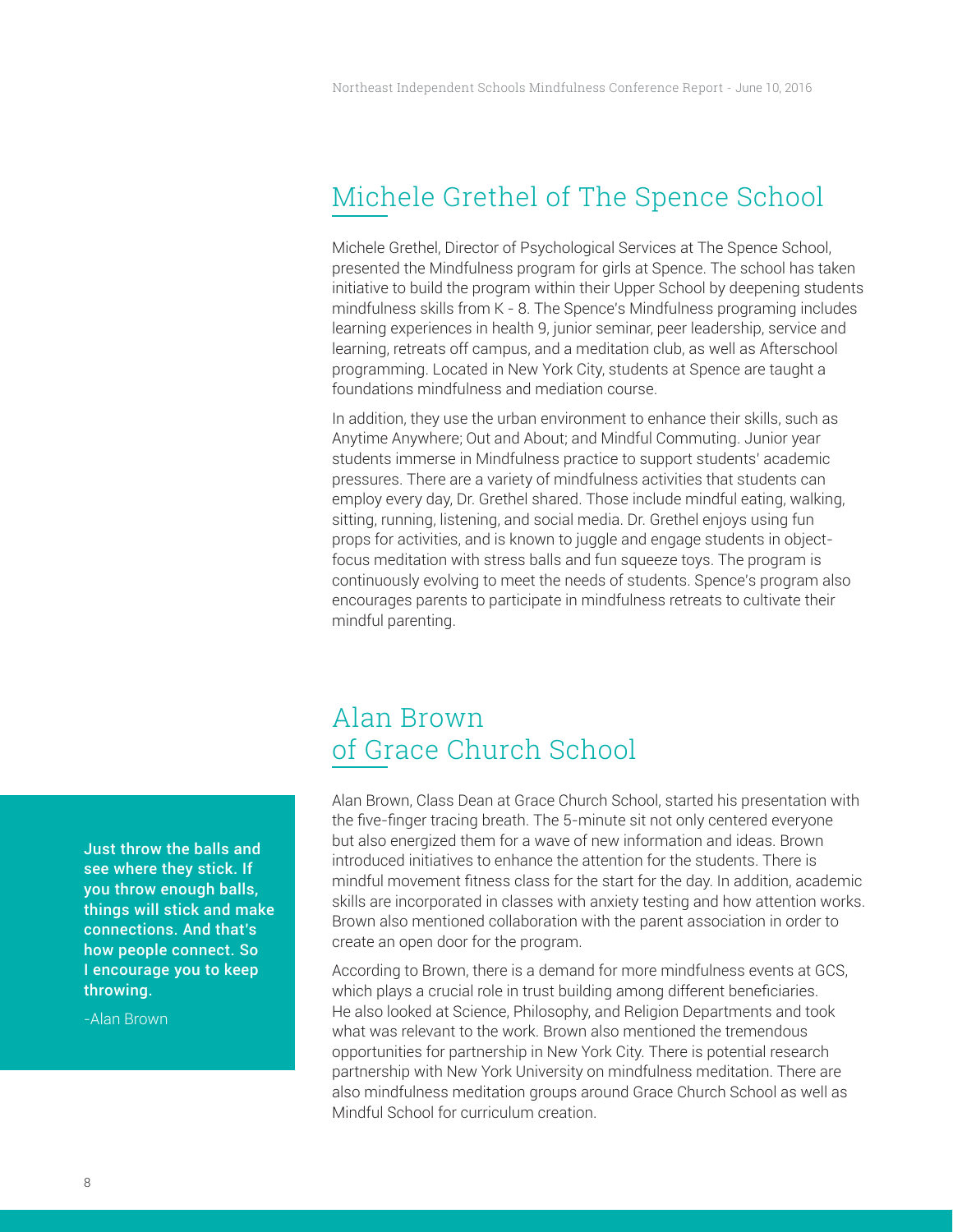<span id="page-8-0"></span>As mindfulness has increasingly gained popularity on campus, Brown hoped that by cultivating mindfulness in everyday activity, the program would help students enhance their integrity. Brown's finally remark for mindfulness educators who are trying to integrate mindfulness in school setting was:

*Just throw the balls and see where they stick. If you throw enough balls, things will stick and make connections. And that's how people connect. So I encourage you to keep throwing.*

## Clare Mottola of Ethical Culture Fieldston School

Clare Mottola, Instructor, Director and Theatre and Dance chair at Ethical Culture Fieldston School (ECFS), shared about a mindfulness program currently implemented on campus. Ms. Mottola began with the ideal of the school:

#### *It is not the adaptation of the individuals to the existing social environment; it is to develop an environment that benefits all individuals.*

That is an environment of mindfulness and healthy life style. The outstanding program that ECFS is running is Pre-K mindfulness. It's important to teach young kids about mindfulness, but it seems quite neglected in the field of mindfulness education. The program also focuses on neuro-scientific research and partnership with psychologists and nurses across campus. In addition, ECFS educates its faculty in a gentle way and sees what catches their attention. With many different ideas and initiatives, ECFS promotes silent lunches, community course, and mindfulness – yoga practices. Students can get Physical Education credits for meditation and join mindfulness classes in Art and Science.

The touchstone of the mindfulness program at ECFS is junior and senior electives where they can explore different possibilities of mindfulness education. ECFS plans to get more financial supports to deepen and expand their current programs. They are also helping students look into Contemplative Studies at Brown University. A few words that Mottola shared with the audience was:

- **•** Partnerships / relationships matter
- **•** Invitation
- **•** Model and embody
- **•** Volunteer

It is not the adaptation of the individuals to the existing social environment; it is to develop an environment that benefits all individuals.

-Clare Mottola

**•** Evidence based **•** Be a student

**•** Let it be messy

- 
- **•** Ground up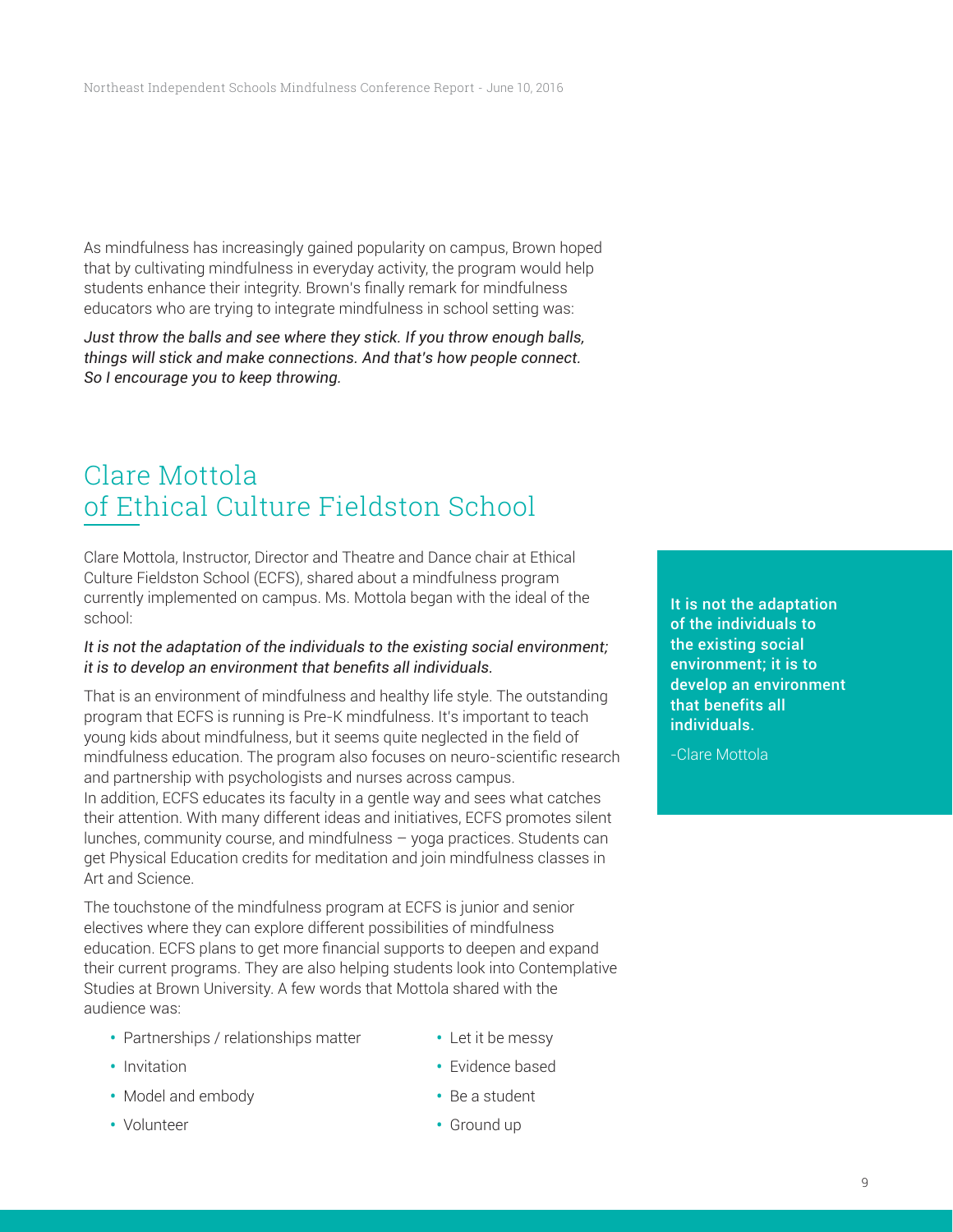## <span id="page-9-0"></span>Dan Scheibe of Lawrence Academy

Dan Scheibe spoke about developing mindfulness programs and cultivating a community-wide mindfulness sensibility from a broad and elevated point of view. In the one sense, mindfulness work is a natural outgrowth of a "practicerich" community grounded in routine and the ritual development of behavior and identity. In another sense, all intentional, mission-oriented communities have a well-developed sense of practice (we even label athletic and artistic endeavors as "practice"). A broader sense of practice includes the way in which one's essential mindset and capacity of attention is developed in these communities. Again, careful educational practice has always been "mindful" of the ways in which attention is managed. Further, in moving from attention to "awareness," schools habitually broaden the notion of focus to include larger and larger contexts concerns, eventually including an interest in students as global citizens with a fully developed sense of awareness of the world around them.

Dan went on to describe the specific sense in which mindfulness can be promoted when a school administration stands firmly behind the program and the practice. Lawrence Academy took an "all-in" approach in its program, with all adults involved in leading mindfulness practice through advisory. All faculty meetings begin with a brief mindfulness practice. There are limits to the "more broad than deep" approach as well as limits when mindfulness practice is initiated in a top-down manner. Nevertheless, schools are in a position to identify which parts of their unique strengths and identities correlate strongly to the perspectives and benefits of mindfulness practice as a part of program and curriculum. Once these elements of institutional character are defined and mindfulness practice is considered, the school should follow the path that feels natural and sensible without getting too caught up in politics. The model at Lawrence Academy reflects a collaboration on a mindfulness research project and a model where institutional commitment arose more extrinsically (yet still corresponding with the school's fundamental identity, arising from a skillbased and experiential educational philosophy).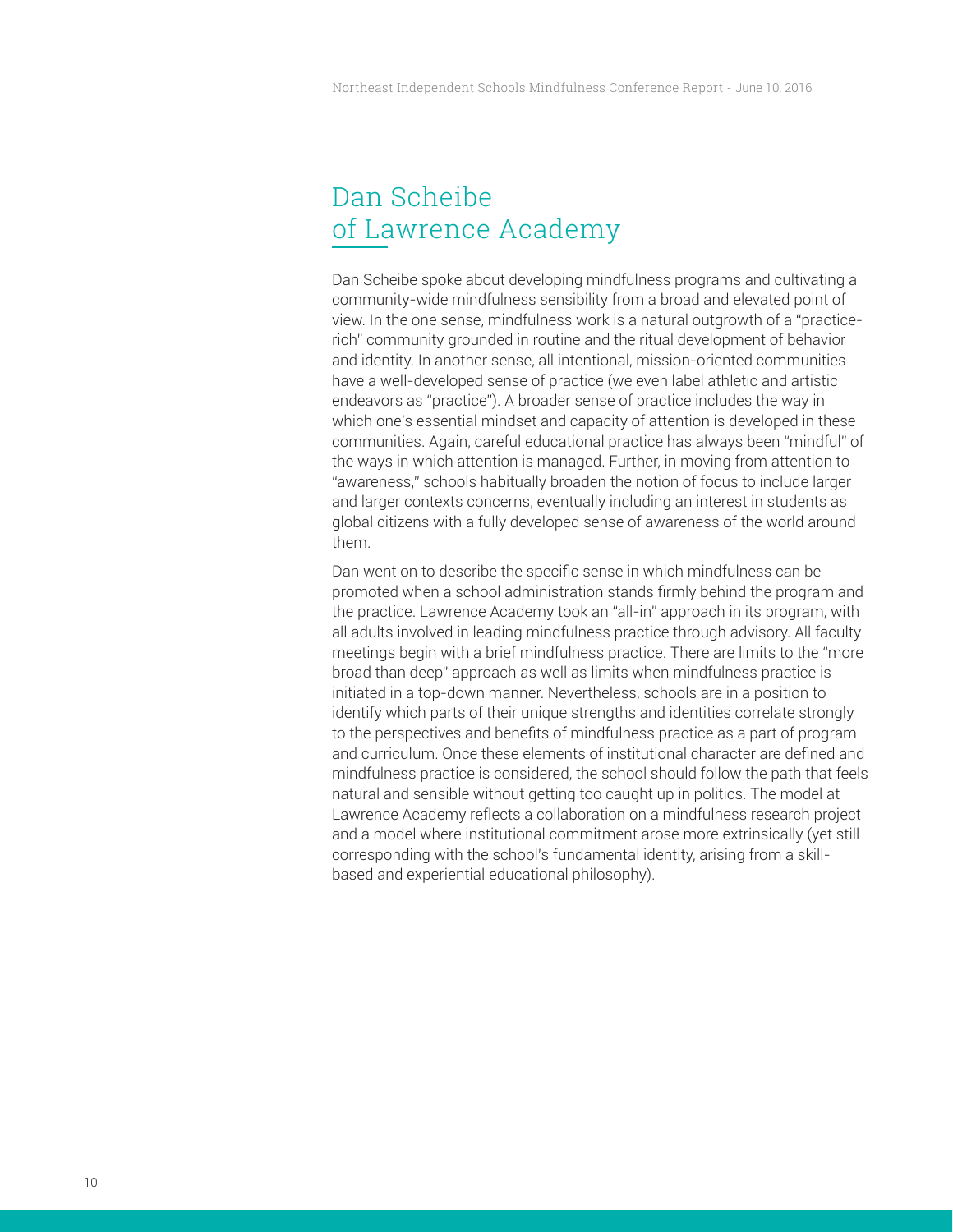## <span id="page-10-0"></span>Doug Worthen of Middlesex School

Doug Worthen concluded the series of guest speakers by sharing his experience as the Director of Mindfulness Programs at Middlesex. He explained how his role developed from teaching one voluntary class in 2010 to now being a full-time faculty member living on campus and supporting the Middlesex community - students, faculty, staff, parents, and alums - in mindfulness practice.

Worthen spoke of how important attending longer silent retreats were in his effectiveness as a teacher, and mentioned that trainings like dot-be (.b), Mindful Schools, MBSR, Still Quiet Place, and staffing iBme retreats are a great compliment to long retreats and daily practice. The mindfulness course at MX is now a required course for all new students and an average of 96% of the new students over the last three years have said it was a positive experience for them.

In addition, Worthen shared the many positives that come from having a fulltime mindfulness faculty member and why it might make sense to have this position as a common role in schools. The mindfulness program now also has several different level courses for students, faculty, and staff, and in the advanced courses participants are learning to facilitate and guide mindfulness groups themselves. Each year the integration of mindfulness at Middlesex is being supported by a growing number of trained student and faculty mindfulness facilitators. Worthen also spoke of the benefits of the annual on-campus 4-day residential retreat for parents, faculty, staff and alums.He concluded with a link to a free 16-page document that has more details of the program [https://www.mxschool.edu/resources-schools.](https://www.mxschool.edu/resources-schools)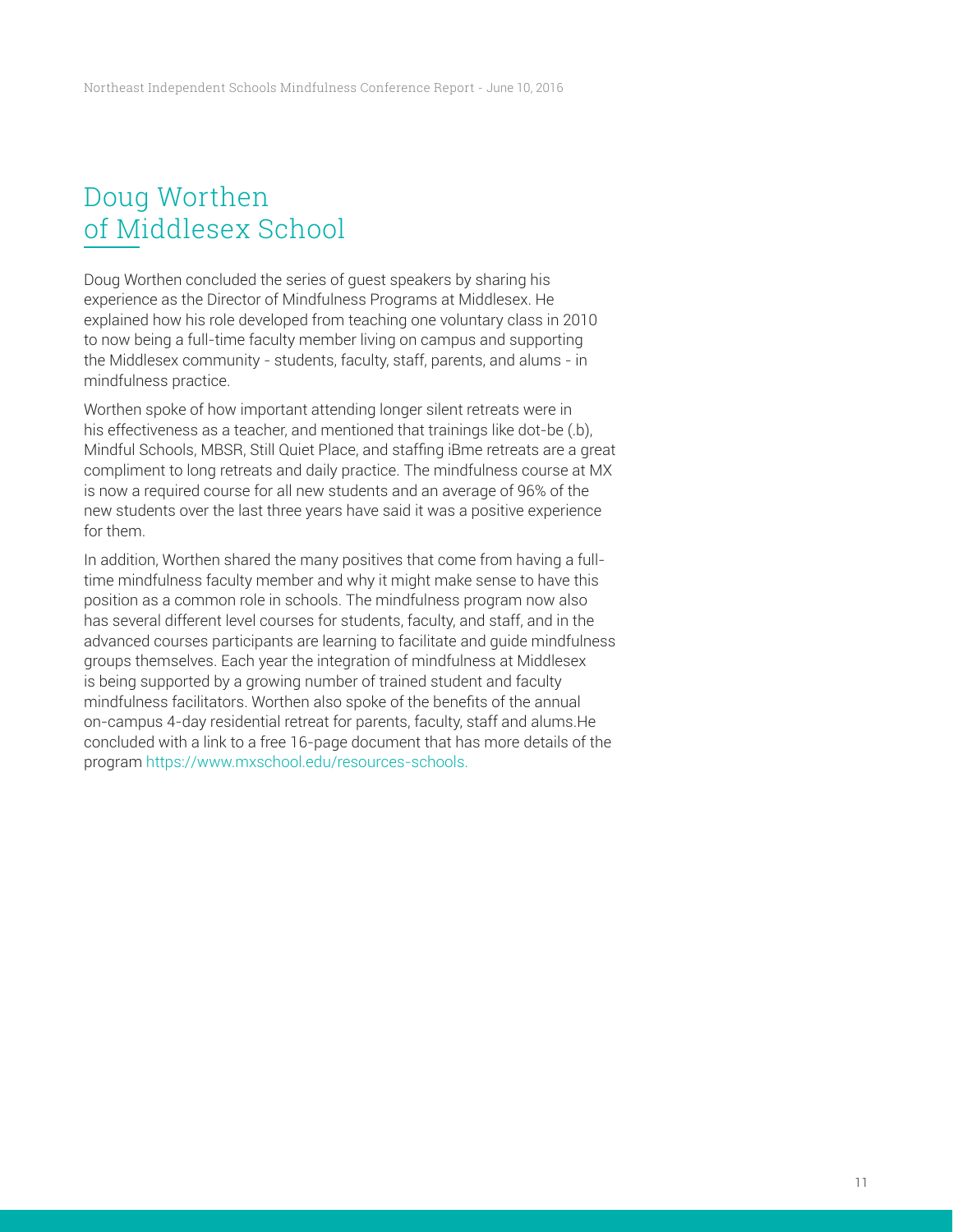<span id="page-11-0"></span>

#### Presenter Bios

### Alan Brown, M.A.

#### Dean of Class of 2017, Humanities Teacher, Grace Church School

Alan Brown is currently a Class Dean and humanities teacher at Grace Church School in Manhattan where he teaches mindfulness in the high school division, as well as leading programs for teachers and parents. He is the former Dean of Student Life at Dwight-Englewood School in New Jersey where he still currently runs summer mindfulness classes and immersion programs for their D-E 360 program. He is a frequent guest speaker on mindfulness to schools in the tri-state area.

Alan came to mindfulness as the "fidgety kid" and speaks openly about how his meditation practice has helped him nearly eliminate tics that come from having Tourette Syndrome and live a much fuller life. He is a consultant for Mindful Schools and holds advanced certifications in teaching mindfulness, positive psychology, and yoga.



## Carol Cahalane, M.Ed., MCHES

#### Health Educator, Phillips Exeter Academy

Carol, in her 26th year at PEA, has established with her colleagues a comprehensive, student-centered health education program. Carol has lead efforts to introduce students to multiple means of self-care, including meditation and mindfulness. Since 2005, she and her colleague, Connie Morse, MSW, have coordinated PEA's Mind/Body group which fosters means for adults in the school community to develop their own and their students' mind/ body practices. She lives and works on PEA's campus, where she teaches, advises the Student Council and the peer health educators, does committee work and is a dormitory adviser

Carol and her husband are the proud parents of three active children, and she is a part-time Irish dance teacher. All in all, Carol is well-versed on the struggles and deep benefits of finding ways to build mindfulness and meditation practices into a full and busy life.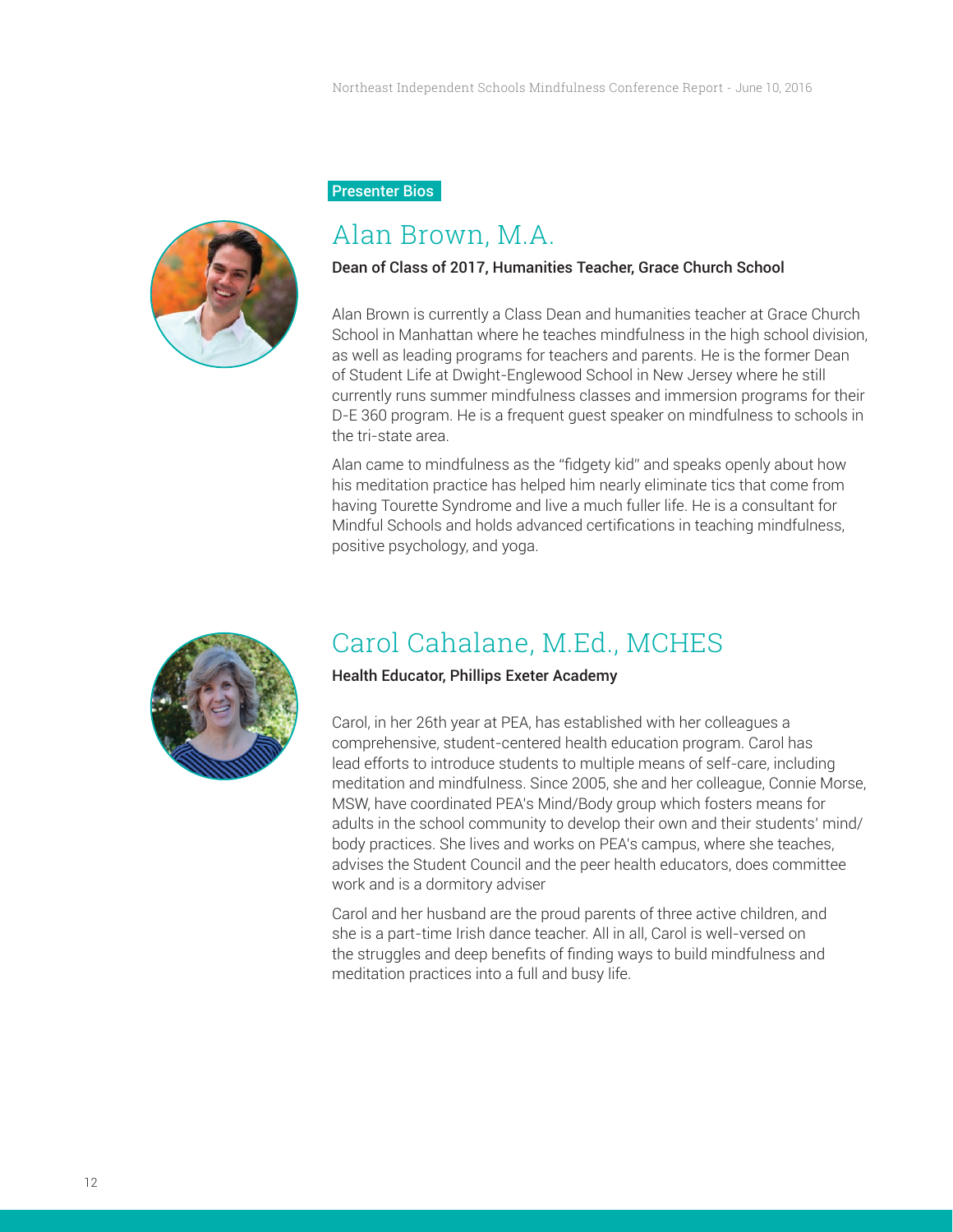## Carolyn Wagner, M.A.Ed.

### Social Issues Teacher and School Counselor, Pomfret School

Carolyn started her career at Pomfret in 1997 and has since become an integral part of student life. In addition to her role as School Counselor, Carolyn is the coordinator of the Student Support Group, which meets on a weekly basis to evaluate and review student life issues. She facilitates a meditation group that meets bi-weekly. Carolyn's undergraduate study in psychology led to an unusual program at Rhode Island School of Design, where she received a departmental award for developing a course curriculum on the creative process and brain functioning.

Carolyn's more than thirty-five years of experience working with youth include the New Hampton School, New Hampton, NH, the Youth Assistance Program in Tilton, NH, the Youth Services Bureau in Laconia, NH, Butler Hospital/Brown University, and the Rhode Island School of Design. She just completed a 5-year program at UMASS Medical School and is now a trained MBSR (Mindfulness Based Stress Reduction) teacher. She and her partner Mike operate Hamlet Hill Farm a USDA certified organic farm in Pomfret.



### Clare Mottola

#### Chair, Theater and Dance Department, Ethical Culture Fieldston School

Clare Mottola is currently The chairperson of The Theatre and Dance Department at The Fieldston School where she has been teaching 1998. When not at Fieldston, Clare is a Yoga Teacher at Yoga Haven in Westchester, New York where she also runs both their Kids' Yoga Teacher Trainings and their Mindful Matters Programs. At Fieldston, Clare proudly began The Mindfulness Initiative in 2013 with colleague, Palma Repole, an endeavor that seeks to create both a cultural shift and educational opportunities.

Clare has happily studied with Jack Kornfield, Dan Siegel, and studied schoolspecific mindfulness curriculum through Mindful Schools. She received her 200 Yoga Teacher Certification and Kids Yoga Certification at Yoga Haven.

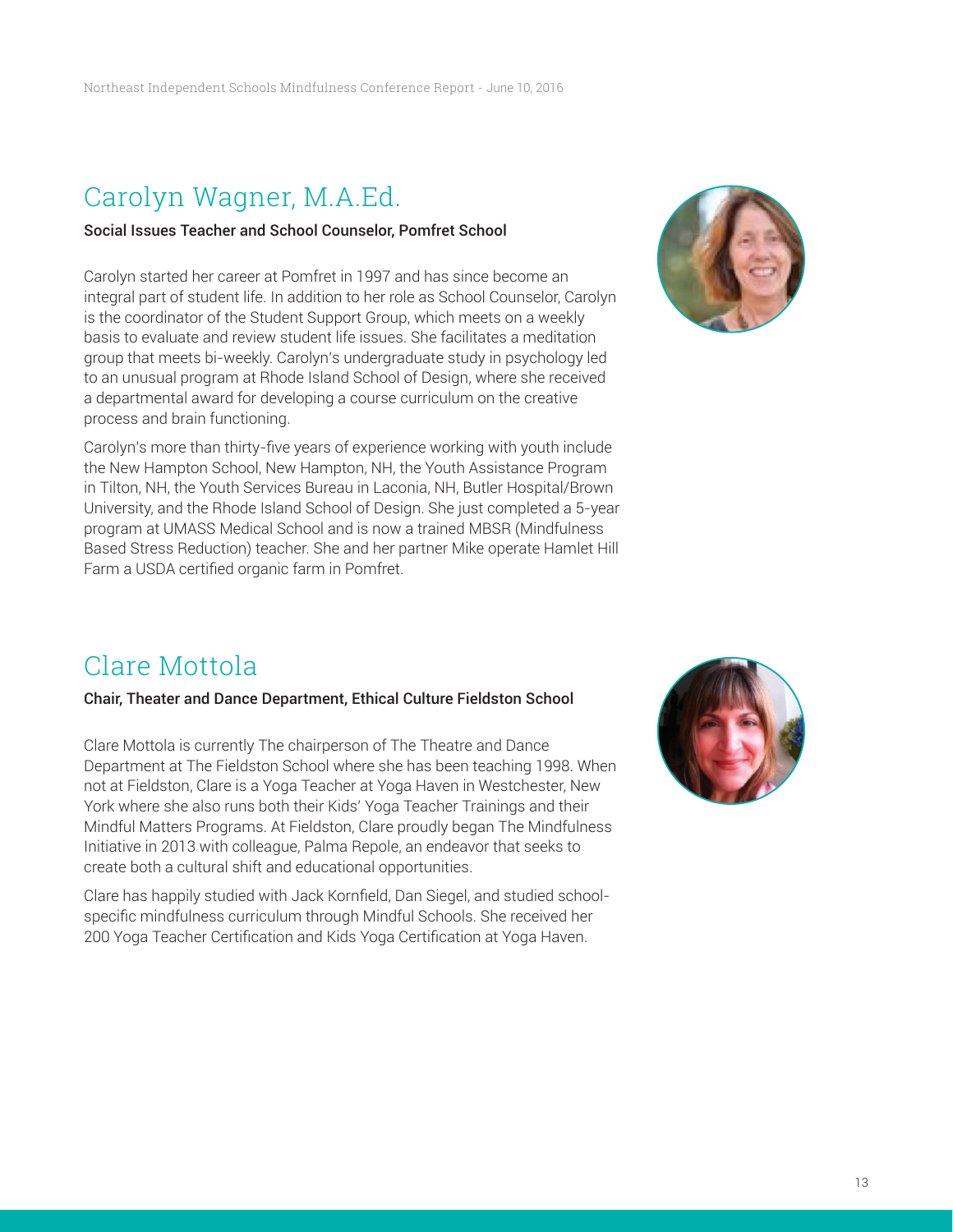

## Dan Scheibe, M.Div., M.A.L.S.

#### Head of School, Lawrence Academy

Dan became the 45th Head of School at Lawrence Academy (founded in 1793) in 2012. Prior to joining the Lawrence community, Dan was the Assistant Head of School at Middlesex, having worked there for 14 years in a variety of roles, including leading the chapel program, teaching, coaching, and enjoying the usual expressions of life in a residential high school community. During his time at both schools, Dan was intimately involved in the introduction of mindfulness programs. Each came to fruition in very different culturallysensitive ways that balanced the organic with the systematic. Dan holds a M. Div. from Princeton Theological Seminary, a M.A.L.S. from Wesleyan University, and a B.A. from Yale University.

Dan's wife Annie has deep experience in school communities as well, and they happily live on campus with their sons Tad, Peter, and Hans and their daughter Lilly (now in college). Dan sees mindfulness work as having profound effect from personal levels to professional levels to the broadest levels of educational principle and practice.



### Doug Worthen

#### Doug Worthen Director of Mindfulness Programs, Middlesex School

Doug is the Director of Mindfulness Programs at the Middlesex School in Concord, Massachusetts and has been teaching mindfulness at Middlesex since 2010. He has completed several mindfulness teacher teacher training programs and attended 1-3 month-long mindfulness retreats. Doug began practicing mindfulness meditation in 1999 as a member of the UVA national championship lacrosse team and has been a dedicated practitioner ever since. Living through two bouts of lymphoma, which included a bone marrow transplant in 2007, Doug has experienced firsthand the healing power of mindfulness.

To download a document about the mindfulness program at Middlesex visit <https://www.mxschool.edu/resources-schools>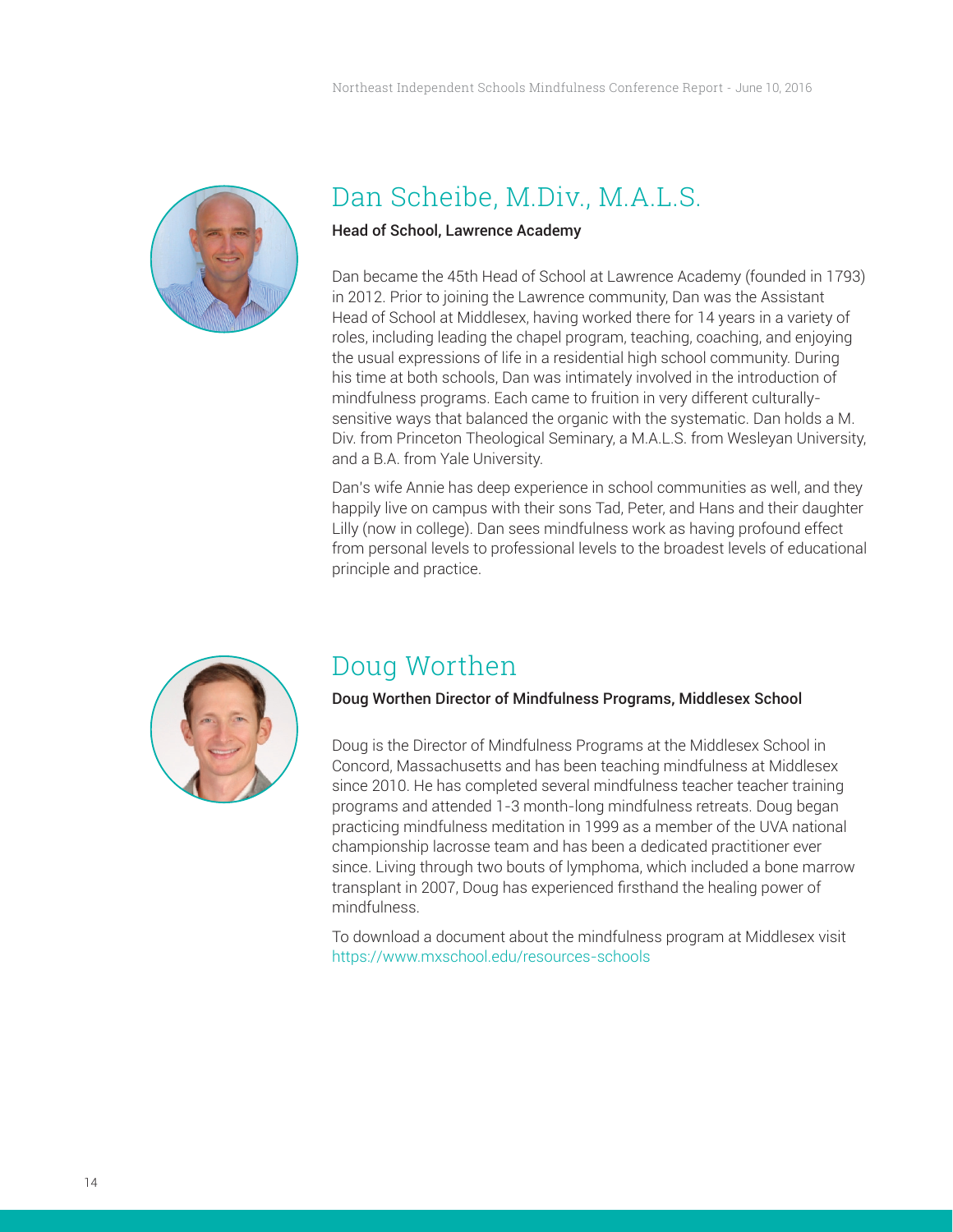## Jessica Morey, M.A.

#### Executive Director of Inward Bound Mindfulness Education ("iBme")

Ms. Morey began practicing meditation at age 14 on teen retreats offered by the Insight Meditation Society (IMS). She returned every year for 6 years and then participated for 10 years in an IMS young adult meditation mentoring group. Jessica has attended longer retreats (1-3 months) in Asia and the U.S., and is a founding board member and lead teacher for Inward Bound Mindfulness Education teen retreats across the U.S.

Before joining iBme, Jessica worked in clean energy and climate policy and finance. She holds a BA in Environmental Engineering from Dartmouth and Masters degrees in Sustainable Development and International Affairs. Her published works range from the chapter "Ordinary Awakening" in Blue Jean Buddha to Conflict Resolution of the Boruca Hydro-Energy Project: Renewable Energy Production in Costa Rica. More recently she wrote an article in the February 2014 Mindful Magazine, "Finding My Way," about her experience learning and benefiting from mindfulness throughout her young adult years.



### Jonathan Crowley, M.B.A.

#### Associate Director of Capital Giving, Northfield Mount Hermon School

Jonathan began practicing insight and vipassana meditation 30 years ago. He first studied at the Insight Meditation Society, then with S. N. Goenka and was appointed an assistant teacher at the Vipassana Meditation Center in Shelburne MA in 2002. He has taught and served courses for children and teens; managed courses for executives; helped established a course retreat center in Dharamsala, India; organized and served 10-day meditation courses at three US correctional facilities.

Jonathan's service work was featured in the film The Dhamma Brothers, an award-winning documentary about introducing a 10-day vipassana course at Alabama's highest level maximum-security state prison. His graduate thesis was on the topic of Sustainability Leadership and Vipassana Meditation. Jonathan has been assisting an initiative to bring mindfulness training to faculty staff and students at NMH since 2013.

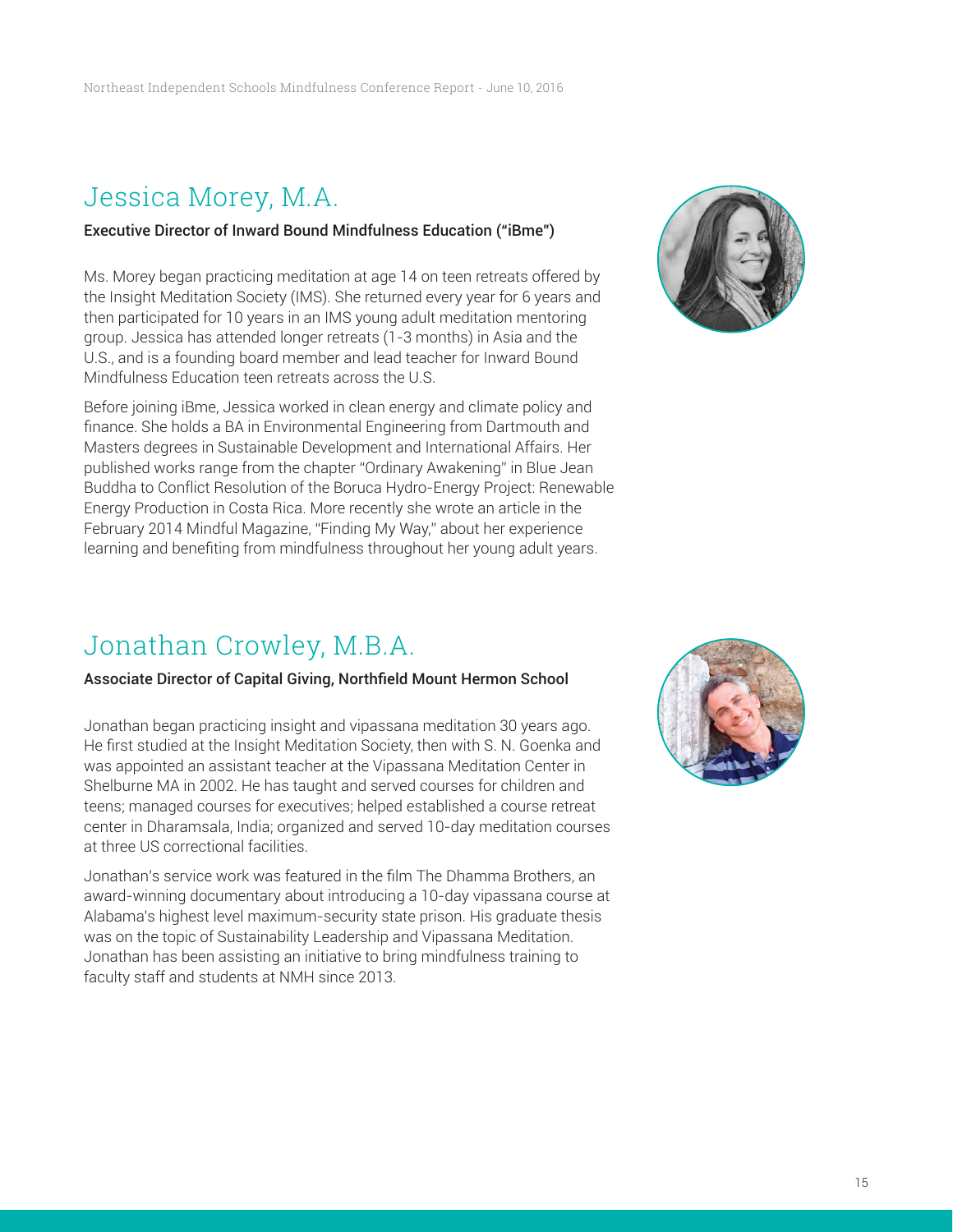

## Michele Grethel, Ph.D.

#### Director of Counseling Services and Upper School Counselor, The Spence School

Dr. Grethel is a school counselor, educator, consultant and a psychotherapist providing mental health and wellness education to adolescents, young adults, and families. Dr. Grethel is clinically trained in utilizing diverse techniques grounded in Mindfulness including evidence-based Dialectical Behavioral Therapy and Cognitive Behavioral Therapy, as well as, Relational Therapy and body-centered treatment. Over the last 20 years, she has integrated her clinical skills with insights gained from her own meditation practice to form strong partnerships with young people learning to manage their identity, mood symptoms, behavioral dysregulation, including self-harm, and suicidality.

In the classroom, she incorporates Mindfulness skills into life-skill development; academic pressures, stress, anxiety, substance and violence prevention and nutritional wellbeing. Recently she co-authored "A multimethod exploratory study of stress, coping, and substance use among high school youth in private schools". As a city dweller, she has developed the art of teaching 'Urban Mindfulness' within the fast pace of a city environment.

Dr. Grethel completed a B.A. at Syracuse University and earned a Ph.D. in Clinical Social Work from New York University. Prior to her work in schools, Dr. Grethel was the director of the adolescent and young adult medical and mental health program at the Callen-Lorde Community Health Centers. She has had a private psychotherapy practice in NYC since 1999. She lives on the Upper West Side of Manhattan with her partner and her two daughters.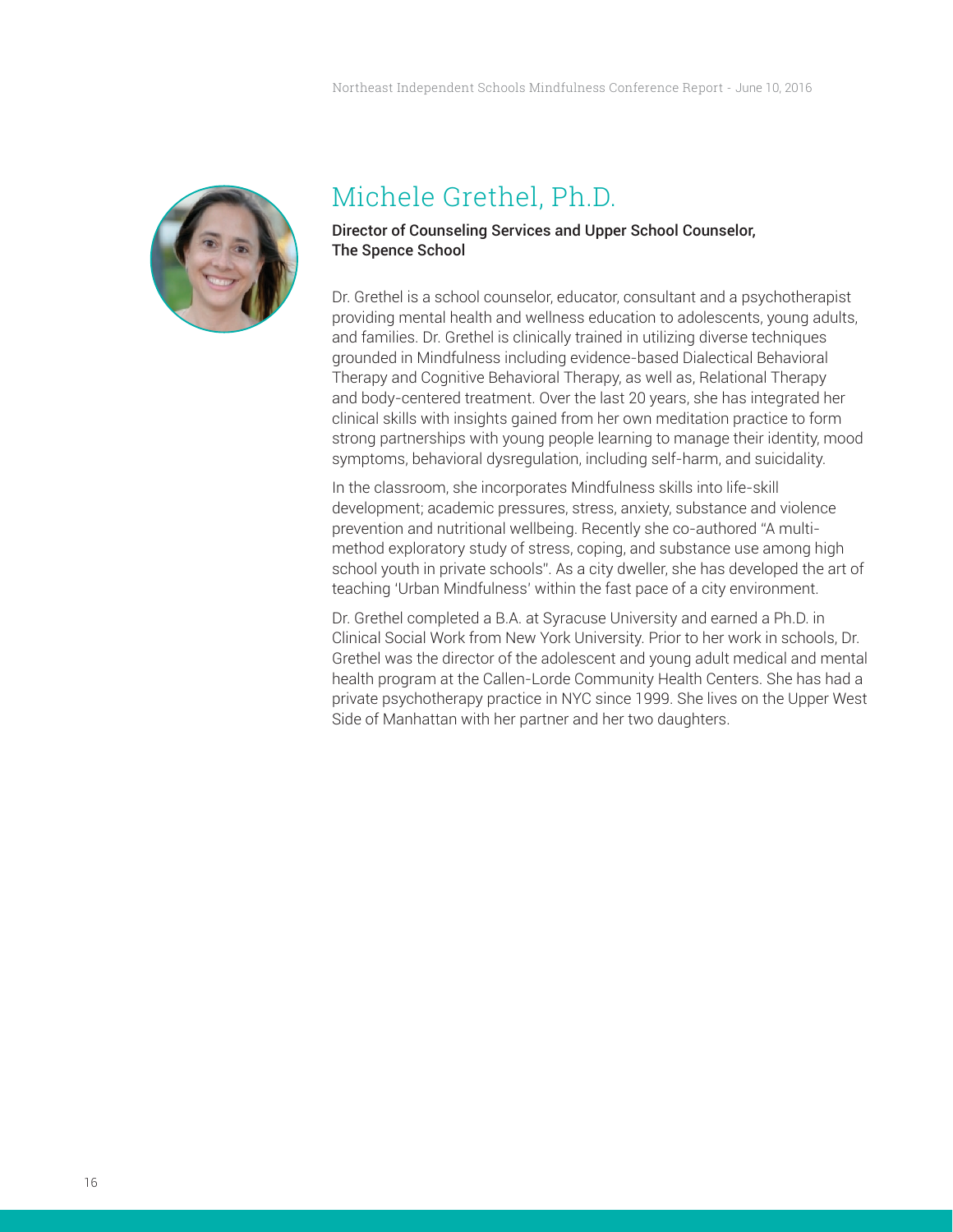Northeast Independent Schools Mindfulness Conference Report - June 10, 2016